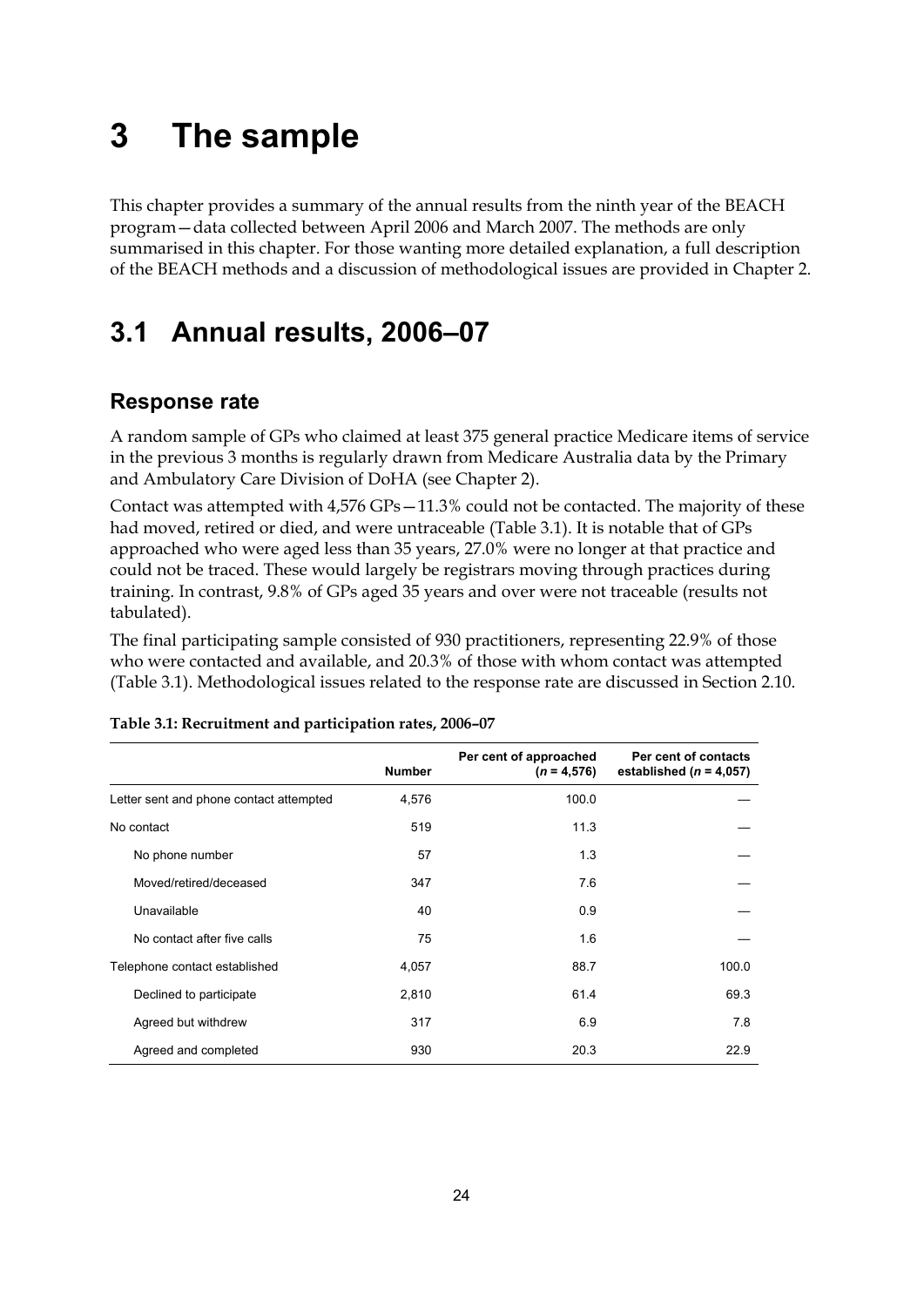### **Representativeness of the GP sample**

Whenever possible, the study group of GPs should be compared with the population from which the GPs were drawn in order to identify and, if necessary, adjust for any sample bias that may affect the findings of the study.

Statistical comparisons, using the chi-square statistic  $(\gamma^2)$  (significant at the 5% level), were made between BEACH participants and all recognised GPs in the sample frame during the study period (Table 3.2). The GP characteristics data for BEACH participants were drawn from the GP profile questionnaire. The DoHA provided the data for all GPs in the sample frame, drawn from Medicare claims data.

Table 3.2 demonstrates that there were no significant differences in GP characteristics between the final sample and all GPs in the sample frame, in terms of sex, place of graduation and distribution across Rural, Remote and Metropolitan Area classes, and the differences in their state distribution were negligible. However, participants were significantly older when compared with the total sample. The under-representation of young GPs has been experienced through most years of the BEACH program and could largely be due to the fact that 27.0% of the young GPs drawn in the sample were not traceable, having moved on to other practices, without leaving contact details, since the sample draw.

Data on the number of Medicare A1 items of service claimed in the previous quarter were also provided by DoHA for each GP in the original sample, but not for all GPs in the sample frame. A greater proportion of GPs with an activity level of 375–750 services in the previous quarter participated, and fewer GPs in the > 1,500 services category participated, compared with non-participants. There was no difference between the proportions of participants and non-participants in the 751–1,500 services group. There was a significant difference (*p* = 0.013) in the mean number of A1 items claimed by participants (1,230 claims for the quarter) compared with those GPs who declined to participate (1,291 for the quarter) (Table 3.3). Comparisons of the median scores for each group showed a difference of approximately five consultations per week. It is possible that the time required to participate in BEACH may be a greater issue for busier GPs. BEACH also may offer an avenue for fulfilling RACGP Clinical Audit requirements to part-time GPs who may not be as able to take up other avenues. It cannot be assumed, however, that a GP seeing 15 patients per day on 3 days per week is any less 'busy' than a GP seeing 15 patients per day over 5 days per week.

|                                    | BEACH <sup>(a)(b)</sup> |                                | Australia <sup>(a)(c)</sup> |                    |  |
|------------------------------------|-------------------------|--------------------------------|-----------------------------|--------------------|--|
| Variable                           | <b>Number</b>           | Per cent of GPs<br>$(n = 930)$ | <b>Number</b>               | Per cent<br>of GPs |  |
| Sex ( $\chi^2$ = 0.54, $p$ = 0.46) |                         |                                |                             |                    |  |
| Males                              | 613                     | 65.9                           | 11,585                      | 64.7               |  |
| Females                            | 317                     | 34.1                           | 6,312                       | 35.3               |  |
| Age ( $\chi^2$ = 9.63, $p$ = 0.02) |                         |                                |                             |                    |  |
| $<$ 35 years                       | 62                      | 6.7                            | 1,618                       | 9.0                |  |
| 35-44 years                        | 208                     | 22.6                           | 4,356                       | 24.3               |  |
| $45 - 54$ years                    | 327                     | 35.6                           | 6,276                       | 35.1               |  |
| $> 54$ years                       | 322                     | 35.0                           | 5,646                       | 31.5               |  |
|                                    |                         |                                |                             | (continued)        |  |

**Table 3.2: Comparison of BEACH participants and all active recognised GPs in Australia (the sample frame), 2006–07**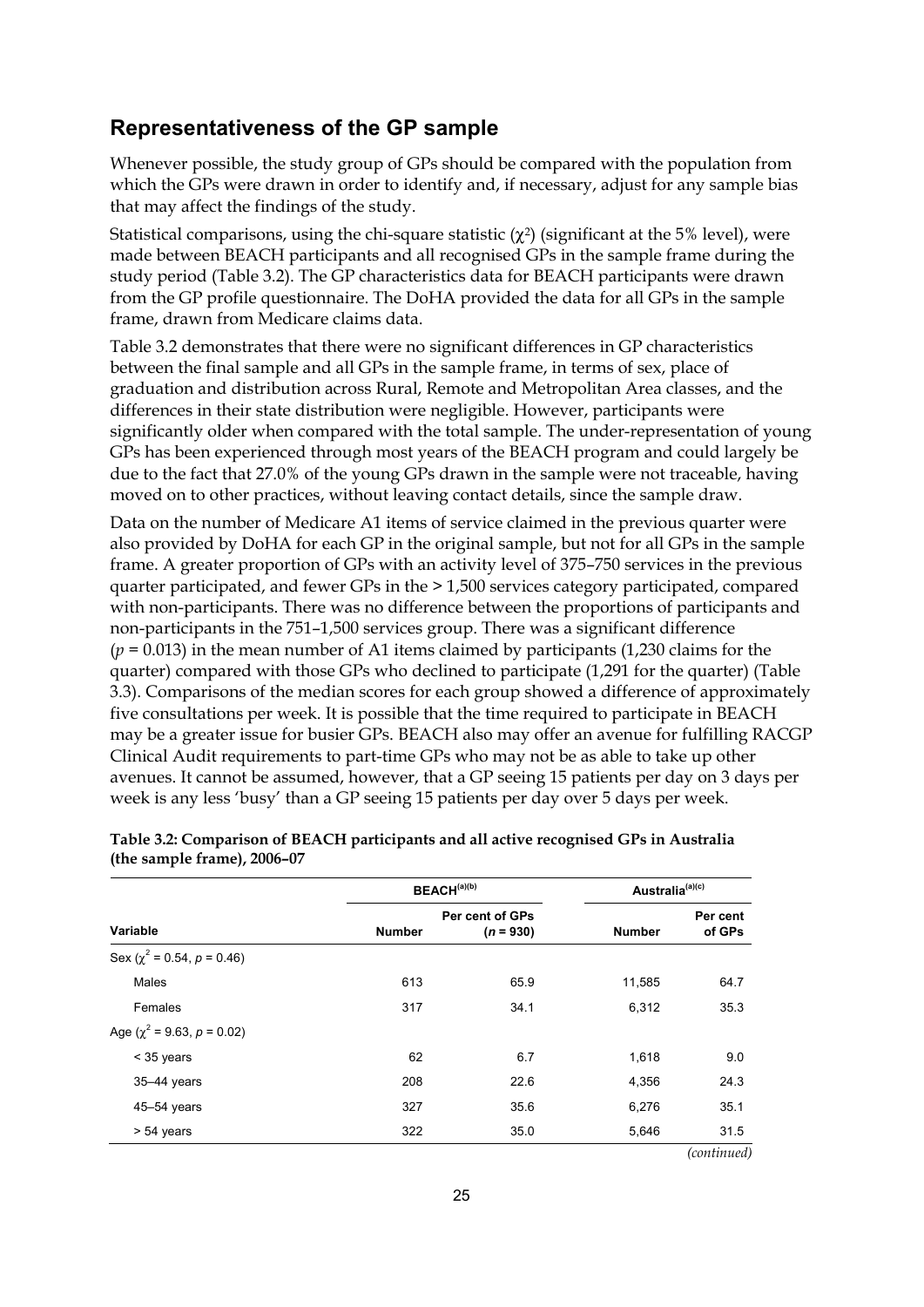|                                                    |        | BEACH <sup>(a)(b)</sup>           | Australia(a)(c) |                    |
|----------------------------------------------------|--------|-----------------------------------|-----------------|--------------------|
| <b>Variable</b>                                    | Number | Per cent<br>of GPs<br>$(n = 930)$ | <b>Number</b>   | Per cent<br>of GPs |
| Place of graduation ( $\chi^2$ = 3.47, $p$ = 0.06) |        |                                   |                 |                    |
| Australia                                          | 684    | 73.6                              | 12,668          | 70.8               |
| Overseas                                           | 245    | 26.4                              | 5,229           | 29.2               |
| State ( $\chi^2$ = 6.93, $p$ = 0.436)              |        |                                   |                 |                    |
| <b>New South Wales</b>                             | 321    | 34.5                              | 6,082           | 34.0               |
| Victoria                                           | 220    | 23.7                              | 4,431           | 24.8               |
| Queensland                                         | 159    | 17.1                              | 3,330           | 18.6               |
| South Australia                                    | 82     | 8.8                               | 1,517           | 8.5                |
| Western Australia                                  | 87     | 9.4                               | 1,648           | 9.2                |
| Tasmania                                           | 31     | 3.3                               | 489             | 2.7                |
| <b>Australian Capital Territory</b>                | 22     | 2.4                               | 279             | 1.6                |
| Northern Territory                                 | 8      | 0.9                               | 121             | 0.7                |
| RRMA ( $\chi^2$ = 10.9, $p$ = 0.09)                |        |                                   |                 |                    |
| Capital                                            | 594    | 63.9                              | 11,849          | 66.2               |
| Other metropolitan                                 | 68     | 7.3                               | 1,385           | 7.7                |
| Large rural                                        | 73     | 7.8                               | 1,117           | 6.2                |
| Small rural                                        | 50     | 5.4                               | 1,197           | 6.7                |
| Other rural                                        | 126    | 13.5                              | 2,044           | 11.4               |
| Remote centre                                      | 9      | 1.0                               | 144             | 0.8                |
| Other remote                                       | 10     | 1.1                               | 161             | 0.9                |

#### **Table 3.2 (continued): Comparison of BEACH participants and all active recognised GPs in Australia (the sample frame), 2006–07**

(a) Missing data removed.

(b) Data drawn from the BEACH GP profile completed by each participating GP.

(c) All GPs who claimed at least 375 A1 Medicare items during the most recent 3-month Medicare Australia data period. Data provided by the Primary Care Division of the Australian Government Department of Health and Ageing.

*Note:* RRMA—Rural, Remote and Metropolitan Area classification.

#### **Table 3.3: Activity level of participating and non-participating GPs, 2006–07**

|                                              | Participants <sup>(a)</sup> ( $n = 930$ ) |                    | Non-participants <sup>(a)</sup> ( $n = 3,127$ ) |                    |  |
|----------------------------------------------|-------------------------------------------|--------------------|-------------------------------------------------|--------------------|--|
| Variable                                     | <b>Number</b><br>of claims                | Per cent<br>of GPs | <b>Number</b><br>of claims                      | Per cent<br>of GPs |  |
| Activity ( $\chi^2$ = 6.34, p = 0.042)       |                                           |                    |                                                 |                    |  |
| 374–750 services in previous quarter         | 249                                       | 26.8               | 721                                             | 23.1               |  |
| 750–1,500 services in previous quarter       | 424                                       | 45.6               | 1.449                                           | 46.3               |  |
| > 1,500 services in previous quarter         | 257                                       | 27.6               | 957                                             | 30.6               |  |
| Mean activity level $(t = 2.48, p = 0.0132)$ | 1.230.0                                   |                    | 1.291.2                                         |                    |  |
| Median activity level                        | 1,104.5                                   |                    | 1.169.0                                         |                    |  |
| Standard deviation                           | 655.08                                    |                    | 665.15                                          |                    |  |

(a) Missing data removed.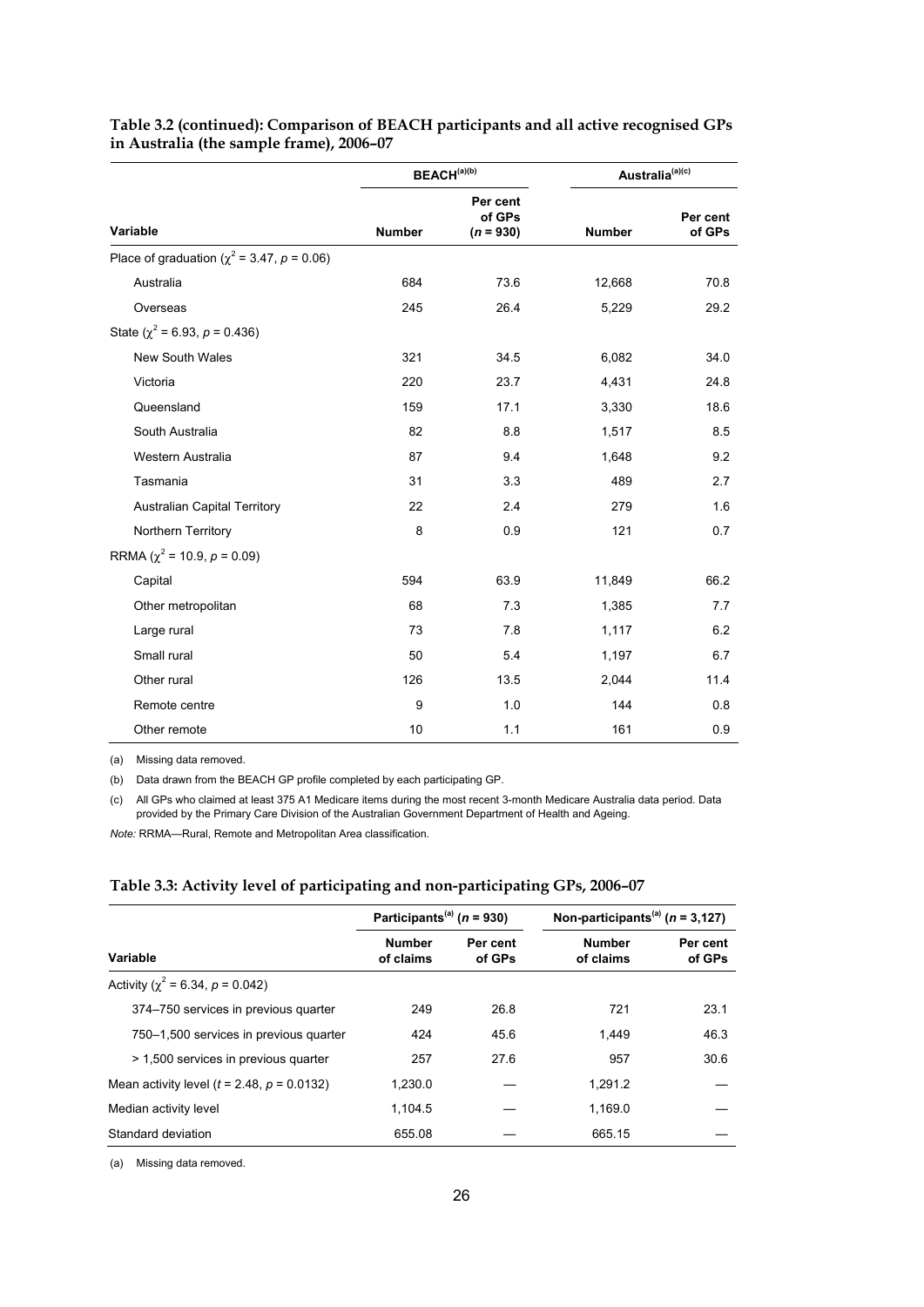## **Weighting the data, 2006–07**

**Activity weights:** In BEACH each GP provides details of 100 consecutive encounters. There is considerable variation in the number of services provided by different GPs in a given year. Encounters were therefore assigned an additional weight that was directly proportional to how busy the recording GP was. GP activity level was measured as the number of Medicare A1 items claimed by the GP in the previous 12 months (data supplied by DoHA).

**Age–sex weights:** In most years, including 2006–07, BEACH has had an underrepresentation of young GPs. In order to achieve comparable estimates and precision, GP age–sex weights were applied to the 2006–07 data in post-stratification weighting, as was done in previous years.

**Total weights:** The final weighted estimates were calculated by multiplying raw rates by the GP age–sex weight and the GP sampling fraction of services in the previous 12 months. Table 3.4 shows the precision ratio calculated before and after weighting the data.

## **Representativeness of the final encounter sample, 2006–07**

BEACH aims to gain a representative sample of GP–patient encounters. To assess the representativeness of the final weighted sample of encounters, the age–sex distribution of patients at BEACH A1 Medicare/DVA-claimable encounters was compared with that of patients at all encounters claimed as Medicare A1 items of service in the 2006–07 study period (data provided by DoHA).

As shown in Table 3.4, there is an excellent fit of the MBS and BEACH age and sex distribution both with and without weighting, with no age–sex category varying by more than 20% from the population distribution. The range of raw precision ratios (0.90–1.15) indicates that the BEACH sample of encounters is a good representation of Australian GP–patient encounters. After weighting, the precision ratios improved slightly in some aspects, but within the 0.92–1.17 range.

| Raw <sup>(a)</sup><br>Variable<br><b>Number</b><br>Per cent |      |               | Weighted <sup>(b)</sup> |          | <b>Precision ratios</b>     |                         |
|-------------------------------------------------------------|------|---------------|-------------------------|----------|-----------------------------|-------------------------|
|                                                             |      | <b>Number</b> | Per cent                | Per cent | $\mathsf{Raw}^{\text{(a)}}$ | Weighted <sup>(c)</sup> |
|                                                             |      |               |                         |          |                             |                         |
| 798                                                         | 1.1  | 743           | 1.0                     | 1.2      | 1.09                        | 1.17                    |
| 1,723                                                       | 2.3  | 1,765         | 2.4                     | 2.6      | 1.14                        | 1.11                    |
| 2,119                                                       | 2.9  | 2,328         | 3.2                     | 3.3      | 1.15                        | 1.04                    |
| 2,433                                                       | 3.3  | 2,582         | 3.5                     | 3.4      | 1.03                        | 0.97                    |
| 6,066                                                       | 8.2  | 6,518         | 8.8                     | 8.7      | 1.07                        | 0.99                    |
| 8,651                                                       | 11.7 | 9,332         | 12.7                    | 11.8     | 1.01                        | 0.93                    |
| 4,097                                                       | 5.5  | 4,397         | 6.0                     | 5.8      | 1.05                        | 0.97                    |
| 3,902                                                       | 5.3  | 3,990         | 5.4                     | 5.2      | 0.98                        | 0.95                    |
|                                                             |      |               | <b>BEACH</b>            |          | Australia <sup>(c)</sup>    |                         |

**Table 3.4: Age–sex distribution of patients at BEACH and MBS A1 services, 2006–07** 

*(continued)*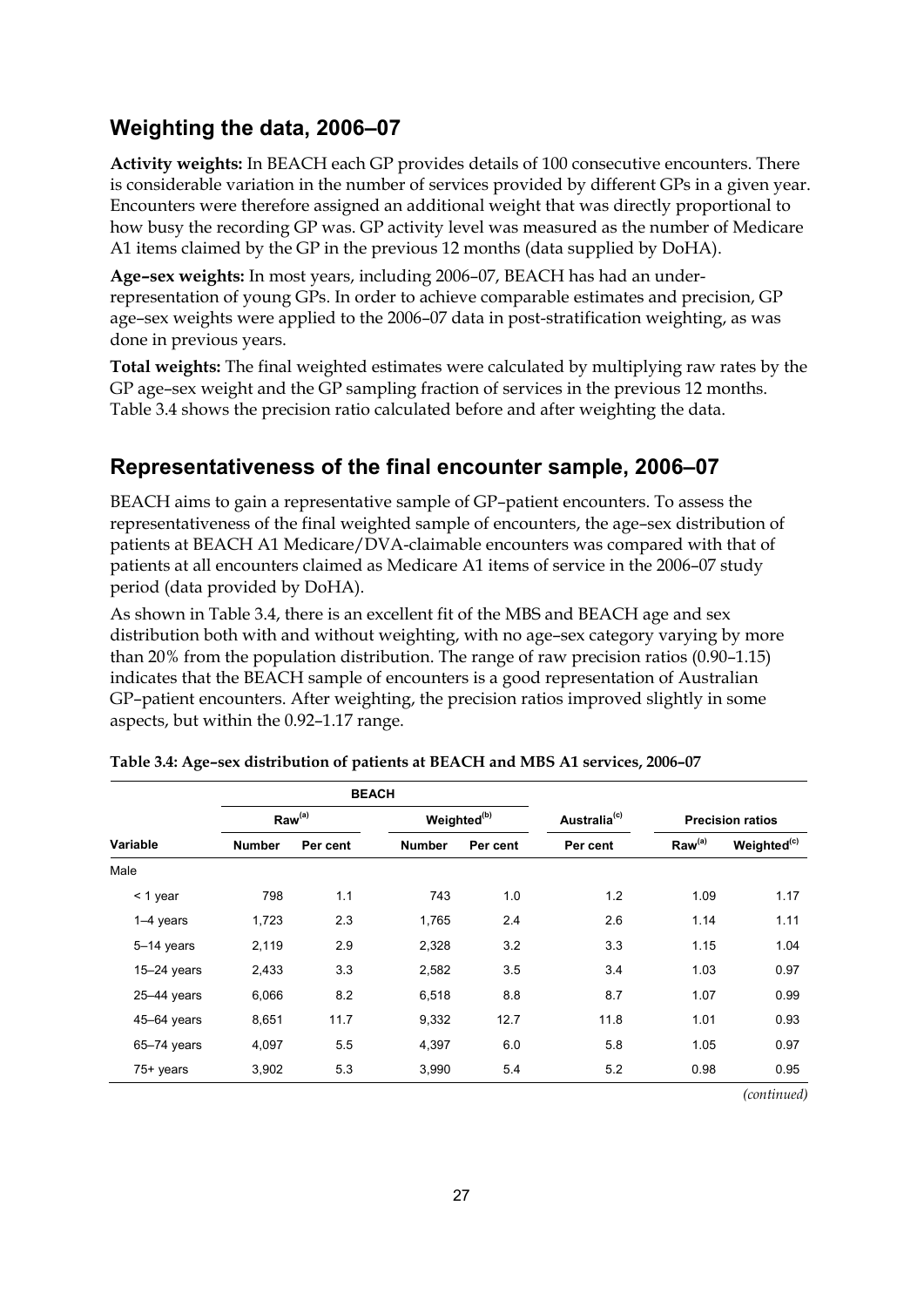|                 |                    |          | <b>BEACH</b>              |                         |          |                         |                         |
|-----------------|--------------------|----------|---------------------------|-------------------------|----------|-------------------------|-------------------------|
| <b>Variable</b> | Raw <sup>(a)</sup> |          |                           | Weighted <sup>(b)</sup> |          | <b>Precision ratios</b> |                         |
|                 | <b>Number</b>      | Per cent | <b>Number</b><br>Per cent |                         | Per cent | Raw <sup>(a)</sup>      | Weighted <sup>(c)</sup> |
| Female          |                    |          |                           |                         |          |                         |                         |
| $<$ 1 year      | 732                | 1.0      | 692                       | 0.9                     | 1.0      | 1.03                    | 1.09                    |
| $1-4$ years     | 1,598              | 2.2      | 1,592                     | 2.2                     | 2.3      | 1.08                    | 1.08                    |
| 5-14 years      | 2,030              | 2.7      | 2,134                     | 2.9                     | 3.2      | 1.15                    | 1.09                    |
| $15-24$ years   | 4,552              | 6.1      | 4,232                     | 5.7                     | 5.9      | 0.96                    | 1.03                    |
| $25-44$ years   | 11,243             | 15.2     | 10,489                    | 14.2                    | 14.7     | 0.97                    | 1.03                    |
| 45-64 years     | 12,305             | 16.6     | 11,542                    | 15.7                    | 15.7     | 0.94                    | 1.00                    |
| 65-74 years     | 5,498              | 7.4      | 5,354                     | 7.3                     | 6.7      | 0.90                    | 0.92                    |
| 75+ years       | 6,312              | 8.5      | 5,995                     | 8.1                     | 8.5      | 1.00                    | 1.04                    |

**Table 3.4 (continued): Age–sex distribution of patients at BEACH and MBS A1 services, 2006–07** 

(a) Unweighted data, A1 items only, excluding encounters with patients who hold a DVA Repatriation health card.

(b) Calculated from BEACH weighted data, excluding encounters with patients who hold a DVA Repatriation health card.

(c) Data provided by the Primary Care Division of the Australian Government Department of Health and Ageing.

*Note:* A1 Medicare services—see Glossary. Only encounters with a valid age and sex are included in the comparison.

### **The weighted data set**

The final unweighted data set from the ninth year of collection contained encounters, reasons for encounters, problems and management/treatments. The apparent number of encounters, reasons for encounter, problems managed, and the numbers of other treatments, referrals, imaging and pathology all decreased after weighting, and the number of medications increased after weighting. Raw and weighted totals for each data element are shown in Table 3.5.

| <b>Variable</b>       | Raw     | Weighted |
|-----------------------|---------|----------|
| General practitioners | 930     | 930      |
| Encounters            | 93.000  | 91,805   |
| Reasons for encounter | 140,676 | 138,434  |
| Problems managed      | 140,886 | 136,333  |
| Medications           | 93.140  | 93,193   |
| Other treatments      | 47.361  | 44.035   |
| Referrals             | 12,941  | 12,195   |
| Imaging               | 8,690   | 8,229    |
| Pathology             | 41,847  | 38,963   |

| Table 3.5: The BEACH data set, 2006-07 |  |  |  |  |
|----------------------------------------|--|--|--|--|
|----------------------------------------|--|--|--|--|